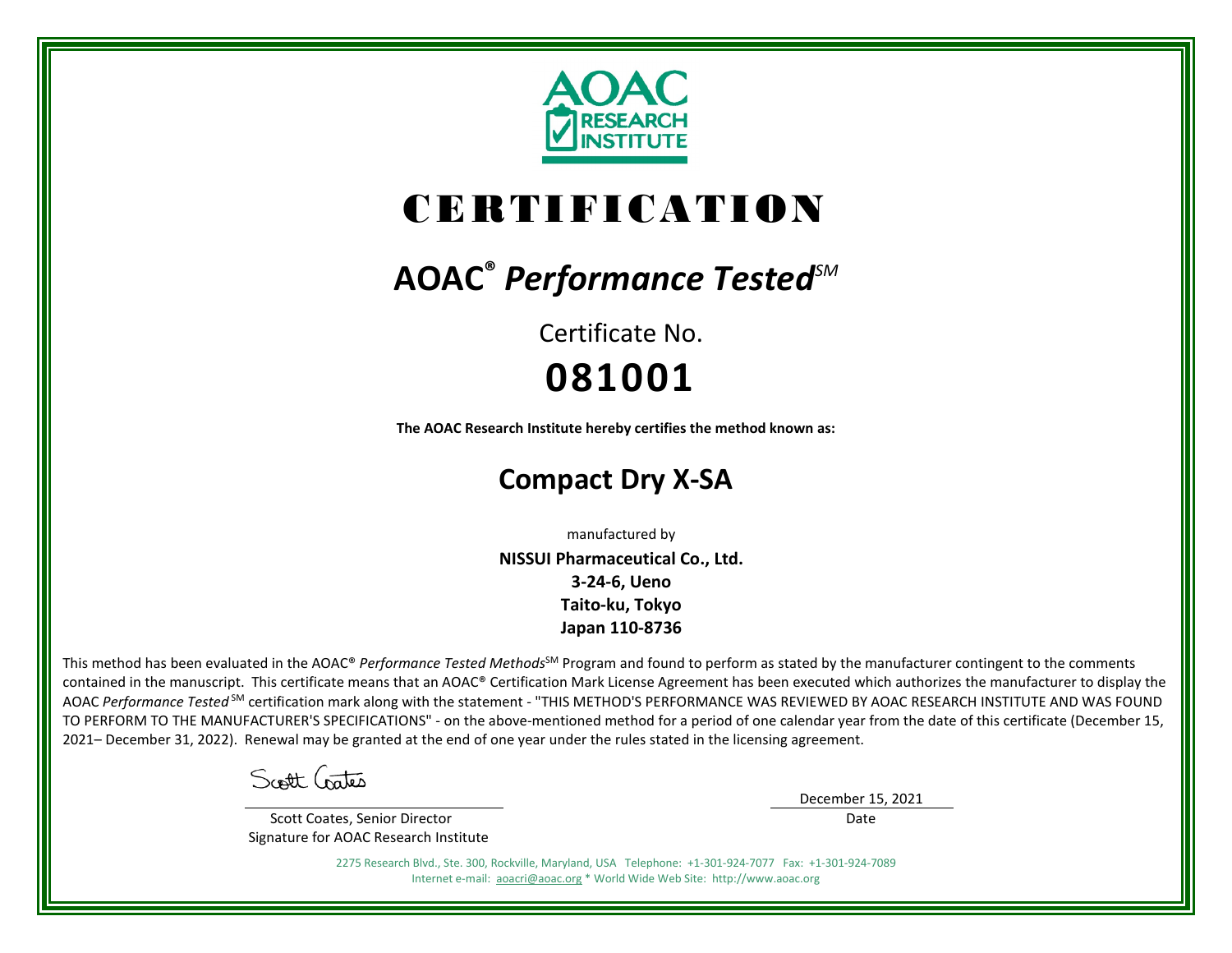| <b>METHOD AUTHORS</b><br><b>Christopher L. Baylis</b>                                                                                                                                 | <b>SUBMITTING COMPANY</b><br>HyServe GmbH & Co. KG<br>Hechenrainer Strße 24<br>D-82449 Uffing                                                                                                                                                                                          | <b>CURRENT COMPANY</b><br>NISSUI Pharmaceutical Co., Ltd.<br>3-24-6, Ueno<br>Taito-ku, Tokyo<br>Japan 110-8736 |  |  |  |
|---------------------------------------------------------------------------------------------------------------------------------------------------------------------------------------|----------------------------------------------------------------------------------------------------------------------------------------------------------------------------------------------------------------------------------------------------------------------------------------|----------------------------------------------------------------------------------------------------------------|--|--|--|
| <b>METHOD NAME(S)</b><br>Compact Dry X-SA                                                                                                                                             | <b>CATALOG NUMBERS</b><br>06746, 06747                                                                                                                                                                                                                                                 |                                                                                                                |  |  |  |
| <b>INDEPENDENT LABORATORY</b><br>Campden BRI<br>Chipping Campden<br>Glouchestershire                                                                                                  | <b>AOAC EXPERTS AND PEER REVIEWERS</b><br>Yi Chen <sup>1</sup> , Jo Klaessens <sup>2</sup> , Henk Stegeman <sup>3</sup> , Michael Brodsky <sup>4,5</sup><br><sup>1</sup> USDA FDA CFSAN, College Park, MD, USA<br><sup>2</sup> Consultant, The Netherlands                             |                                                                                                                |  |  |  |
| <b>GL55 6LD</b><br>UΚ                                                                                                                                                                 | <sup>3</sup> Consultant, The Netherlands<br><sup>4</sup> Brodsky Consultants, Ontario, Canada<br><sup>5</sup> Modification February 2019                                                                                                                                               |                                                                                                                |  |  |  |
|                                                                                                                                                                                       |                                                                                                                                                                                                                                                                                        |                                                                                                                |  |  |  |
| <b>APPLICABILITY OF METHOD</b><br>Target organism - Staphylococcus aureus<br>Matrixes - Frozen prawns, cooked ham, unpasteurized cow's milk, cream<br>pastries, & chilled fresh pasta | <b>REFERENCE METHOD</b><br>BS EN ISO 6888-1:1999 Microbiology of food and animal feeding stuffs -<br>Horizontal method for the enumeration of coagulase-positive<br>staphylococci (Staphylococcus aureus and other species) - Part 1:<br>Technique using Baird-Parker agar medium. (2) |                                                                                                                |  |  |  |
| Performance claims - This method is an alternative method to the<br>standard method enabling determination S. aureus counts in foods after<br>$24 \pm 2h$ incubation.                 |                                                                                                                                                                                                                                                                                        |                                                                                                                |  |  |  |
|                                                                                                                                                                                       |                                                                                                                                                                                                                                                                                        |                                                                                                                |  |  |  |
| <b>ORIGINAL CERTIFICATION DATE</b><br>August 13, 2010                                                                                                                                 | <b>CERTIFICATION RENEWAL RECORD</b><br>Renewed annually through December 2022.                                                                                                                                                                                                         |                                                                                                                |  |  |  |
| <b>METHOD MODIFICATION RECORD</b><br>1.<br>February 2019 Level 2                                                                                                                      | <b>SUMMARY OF MODIFICATION</b><br>Shelf life extension to 21 months and corporate address<br>1.<br>change.                                                                                                                                                                             |                                                                                                                |  |  |  |
| Under this AOAC® Performance Tested <sup>5M</sup> License Number, 081001 this<br>method is distributed by:<br><b>Hardy Diagnostics</b><br>1.<br>2.<br><b>R-Biopharm AG</b>            | Under this AOAC® Performance Tested <sup>SM</sup> License Number, 081001 this<br>method is distributed as:<br>1.<br><b>Compact Dry X-SA</b><br>2.<br><b>Compact Dry X-SA</b>                                                                                                           |                                                                                                                |  |  |  |

#### **PRINCIPLE OF THE METHOD (1)**

Compact Dry (Nissui Pharmaceutical Co. Ltd.; supplied by HyServe Gmbh & Co. KG) are ready-to-use dry media sheets comprising culture medium and a coldsoluble gelling agent, rehydrated by inoculating 1 ml diluted sample into the centre of the self-diffusible medium. The Compact Dry X-SA medium is described by the manufacturer as a "ready-to-use, chromogenic plate for detection of *Staphylococcus aureus*. The CD X-SA contains chromogenic medium and selective agents for the detection and enumeration of *S. aureus*, which according to the manufacturer's instructions appear as light blue/blue colonies. This method is an alternative method to the standard method enabling determination *S. aureus* counts in foods after 24 ± 2h incubation.

This study compared the performance of the Compact Dry X-SA medium against standard method BS EN ISO 6888-1:1999 which is described as a method for the enumeration of coagulase-positive staphylococci. The medium used in the standard method (Baird-Parker medium) was originally developed as a selective diagnostic medium for the isolation and enumeration of *S. aureus* in foods. Furthermore, although *S. aureus* is the most common species associated with coagulase activity, it is recognised that other coagulase staphylococci exist, notably *S. delphini*, *S. hyicus* and *S. intermedius*. No confirmation procedure is currently described or recommended by the manufacturer for the Compact Dry X-SA medium.

Note: In this study a selection of typical colonies on X-SA plates from each sample were also subjected to the coagulase test. Additionally, typical colonies from X-SA plates isolated from a selection of naturally and artificially contaminated samples were identified as *S. aureus* using an appropriate biochemical identification method, e.g. API Staph or VITEK GP card; bioMérieux and/or latex agglutination test.

#### **DISCUSSION OF THE VALIDATION STUDY (1)**

The results from the one way ANOVA showed that there were no statistically significant evidence of differences between the Compact Dry X-SA method and reference method for the food types tested and the individual contamination levels.

It is concluded that the Compact Dry X-SA method is able to provide a rapid (24h), quick and convenient method for the enumeration of *S. aureus* in foods. The results of this study showed good agreement between the Compact Dry X-SA method and the standard conventional culture method (ISO 6888-1; 1999) for the enumeration of *S. aureus*.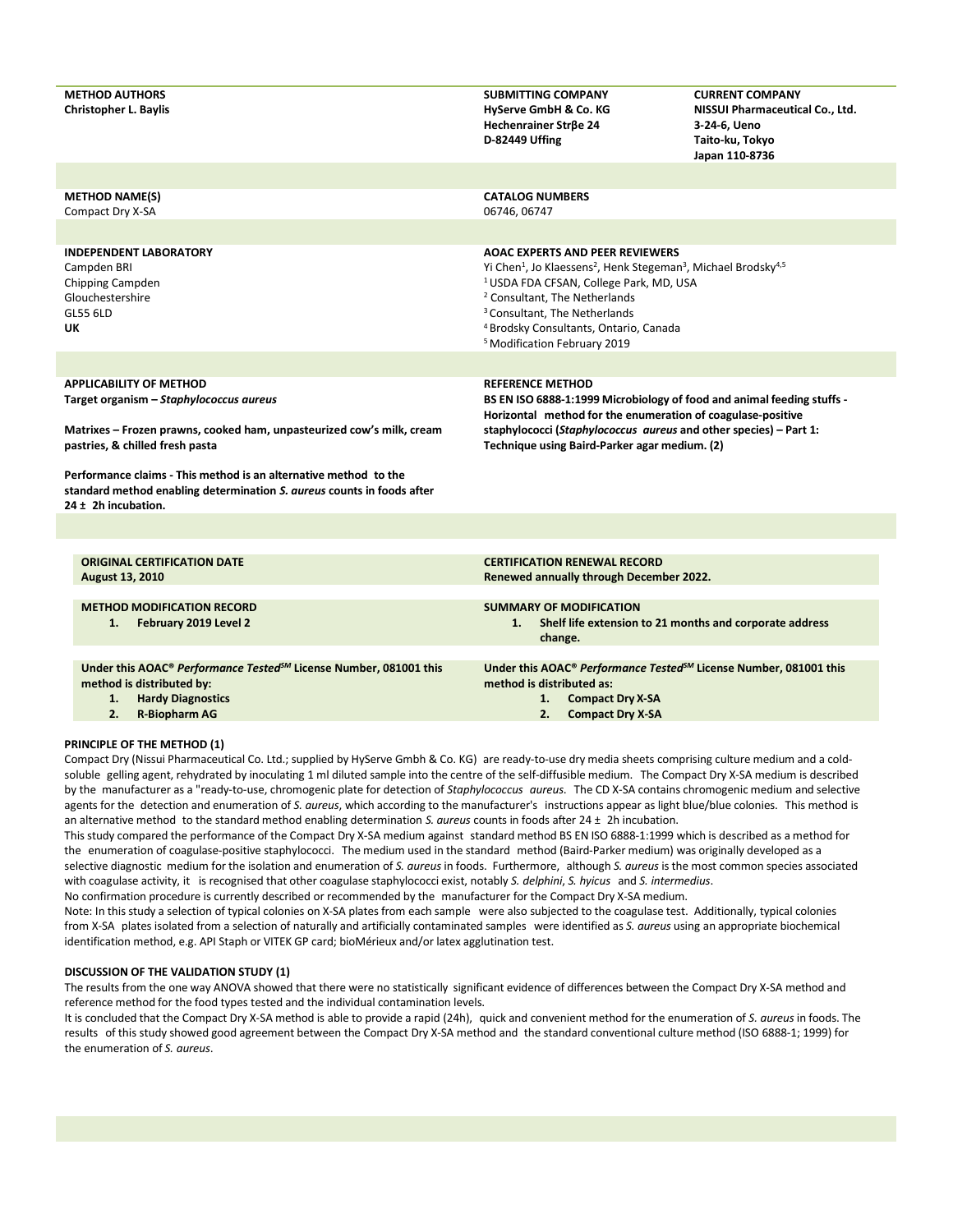#### **NISSUI Compact Dry X-SA AOAC®** *Performance TestedSM* **Certification Number 081001**

| Table 2: Staphylococcus aureus strains used to determine the inclusivity of the Compact Dry X-SA method (1) |                    |                                        |                |  |  |
|-------------------------------------------------------------------------------------------------------------|--------------------|----------------------------------------|----------------|--|--|
| <b>Number</b>                                                                                               | <b>Strain code</b> | Source                                 | Enterotoxin    |  |  |
| 1.                                                                                                          | 1197               | Chicken                                | C              |  |  |
| 2.                                                                                                          | 1208               | Smoked fish                            | C              |  |  |
| 3.                                                                                                          | 1210               | Smoked fish                            | C              |  |  |
| 4.                                                                                                          | 1211               | Shellfish                              | C and D        |  |  |
| 5.                                                                                                          | 1213               | Chicken                                | <b>ND</b>      |  |  |
| 6.                                                                                                          | 1214               | Cooked beef                            | <b>ND</b>      |  |  |
| 7.                                                                                                          | 1215               | Cheese                                 | $\mathsf{C}$   |  |  |
| 8.                                                                                                          | 1216               | NCTC 10655, ATCC 19095                 | $\mathsf{C}$   |  |  |
| 9.                                                                                                          | 1217               | Cooked beef                            | <b>ND</b>      |  |  |
| 10.                                                                                                         | 1219               | Raw beef                               | $\mathsf{C}$   |  |  |
| 11.                                                                                                         | 1223               | Chicken                                | A and E        |  |  |
| 12.                                                                                                         | 1224               | Margarine                              | D              |  |  |
| 13.                                                                                                         | 1225               | Cooked chicken                         | C and D        |  |  |
| 14.                                                                                                         | 1227               | Frozen cooked peeled prawns            | B              |  |  |
| 15.                                                                                                         | 1228               | Frozen shrimp                          | A and B        |  |  |
| 16.                                                                                                         | 1230               | Shellfish                              | C and D        |  |  |
| 17.                                                                                                         | 1231               | Food poisoning outbreak                | A              |  |  |
| 18.                                                                                                         | 1232               | Prawns                                 | C              |  |  |
| 19.                                                                                                         | 1234               | Food poisoning outbreak                | E              |  |  |
| 20.                                                                                                         | 1239               | Raw pork                               | <b>ND</b>      |  |  |
| 21.                                                                                                         | 1242               | Food poisoning outbreak                | $\overline{A}$ |  |  |
| 22.                                                                                                         | 1244               | Cheese                                 | $\mathsf{C}$   |  |  |
| 23.                                                                                                         | 1246               | Pork sausage                           | <b>ND</b>      |  |  |
| 24.                                                                                                         | 1446               | Dairy product                          | A and D        |  |  |
| 25.                                                                                                         | 1992               | Raw chicken                            | <b>ND</b>      |  |  |
| 26.                                                                                                         | 1993               | Raw chicken                            | <b>ND</b>      |  |  |
| 27.                                                                                                         | 1994               | Beefburger                             | $\mathsf{C}$   |  |  |
| 28.                                                                                                         | 2078               | Milk powder                            | A and D        |  |  |
| 29.                                                                                                         | 3097               | Pasta                                  | Α              |  |  |
| 30.                                                                                                         | 3098               | Rice salad                             | <b>ND</b>      |  |  |
| 31.                                                                                                         | 4105               | NCIMB 12702, ATCC 25923                | A              |  |  |
| 32.                                                                                                         | 16482              | ATCC 27734 (coagulase negative strain) | A and D        |  |  |

ND = not determined

| Table 3: Strains used to determine the exclusivity of the Compact Dry X-SA method (1) |                                |              |                               |                   |  |  |  |
|---------------------------------------------------------------------------------------|--------------------------------|--------------|-------------------------------|-------------------|--|--|--|
| <b>Number</b>                                                                         | Organism                       | <b>CCFRA</b> | Source                        | Origin            |  |  |  |
|                                                                                       |                                | code         |                               |                   |  |  |  |
| 1.                                                                                    | <b>Bacillus cereus</b>         | 1761         | Dairy product                 | Campden BRI       |  |  |  |
| 2.                                                                                    | <b>Bacillus cereus</b>         | 4110         | ATCC 10876 NCTC 7464          | <b>ATCC</b>       |  |  |  |
| 3.                                                                                    | <b>Bacillus subtilis</b>       | 4112         | ATCC 6633 NCTC 10400          | <b>ATCC</b>       |  |  |  |
| 4.                                                                                    | Brochothrix thermospacta       | 16019        | <b>NCTC 10822</b>             | <b>NCTC</b>       |  |  |  |
| 5.                                                                                    | Enterococcus faecalis          | 4113         | <b>NCTC 775</b>               | <b>NCTC</b>       |  |  |  |
| 6.                                                                                    | Enterococcus faecalis          | 16049        | <b>NCIMB 13280 ATCC 29212</b> | <b>NCIMB</b>      |  |  |  |
| 7.                                                                                    | Listeria monocytogenes         | 1104         | Soft cheese                   | <b>HPA</b>        |  |  |  |
| 8.                                                                                    | Pediococcus pentosaceus        | 16030        | <b>Brine</b>                  | Campden BRI       |  |  |  |
| 9.                                                                                    | Staphylococcus caprae          | 265          | Goat                          | Campden BRI       |  |  |  |
| 10.                                                                                   | Staphylococcus carnosus        | 284          | Fermented sausage             | Campden BRI       |  |  |  |
| 11.                                                                                   | Staphylococcus cohnii          | 16604        | Human skin NCTC 11041         | <b>NCTC</b>       |  |  |  |
| 12.                                                                                   | Staphylococcus epidemidis      | 271          | Human skin                    | Campden BRI       |  |  |  |
| 13.                                                                                   | Staphylococcus hominis         | 1527         | Dried milk powder             | Campden BRI       |  |  |  |
| 14.                                                                                   | Staphylococcus hyicus          | 281          | Pig skin                      | Campden BRI       |  |  |  |
| 15.                                                                                   | Staphylococcus intermedius     | 7298         | unknown                       | Campden BRI       |  |  |  |
| 16.                                                                                   | Staphylococcus piscifermentans | 5929         | unknown                       | Campden BRI       |  |  |  |
| 17.                                                                                   | Staphylococcus sciuri          | 6690         | unknown                       | Campden BRI       |  |  |  |
| 18.                                                                                   | Staphylococcus simulans        | 244          | Human skin                    | <b>NCTC 11046</b> |  |  |  |
| 19.                                                                                   | Staphylococcus warneri         | 262          | German salami                 | Campden BRI       |  |  |  |
| 20.                                                                                   | Staphylococcus xylosus         | 266          | Mettwurst sausage             | Campden BRI       |  |  |  |
| 21.                                                                                   | Micrococcus luteus             | 16258        | <b>NCTC 2665</b>              | <b>NCTC</b>       |  |  |  |
| 22.                                                                                   | Pseudomonas aeruginosa         | 8299         | <b>NCIMB 10753</b>            | <b>NCIMB</b>      |  |  |  |
| 23.                                                                                   | Escherichia coli               | 16041        | Raw ground beef               | Campden BRI       |  |  |  |

NCIMB = National Collection of Industrial, Marine and Food Bacteria, Aberdeen, Scotland, United Kingdom. NCTC = National Collection of Type Cultures, Colindale, London, United Kingdom. ATCC = American Type Culture Collection, Manassas, USA.

Campden BRI = Campden BRI Microbiology Department